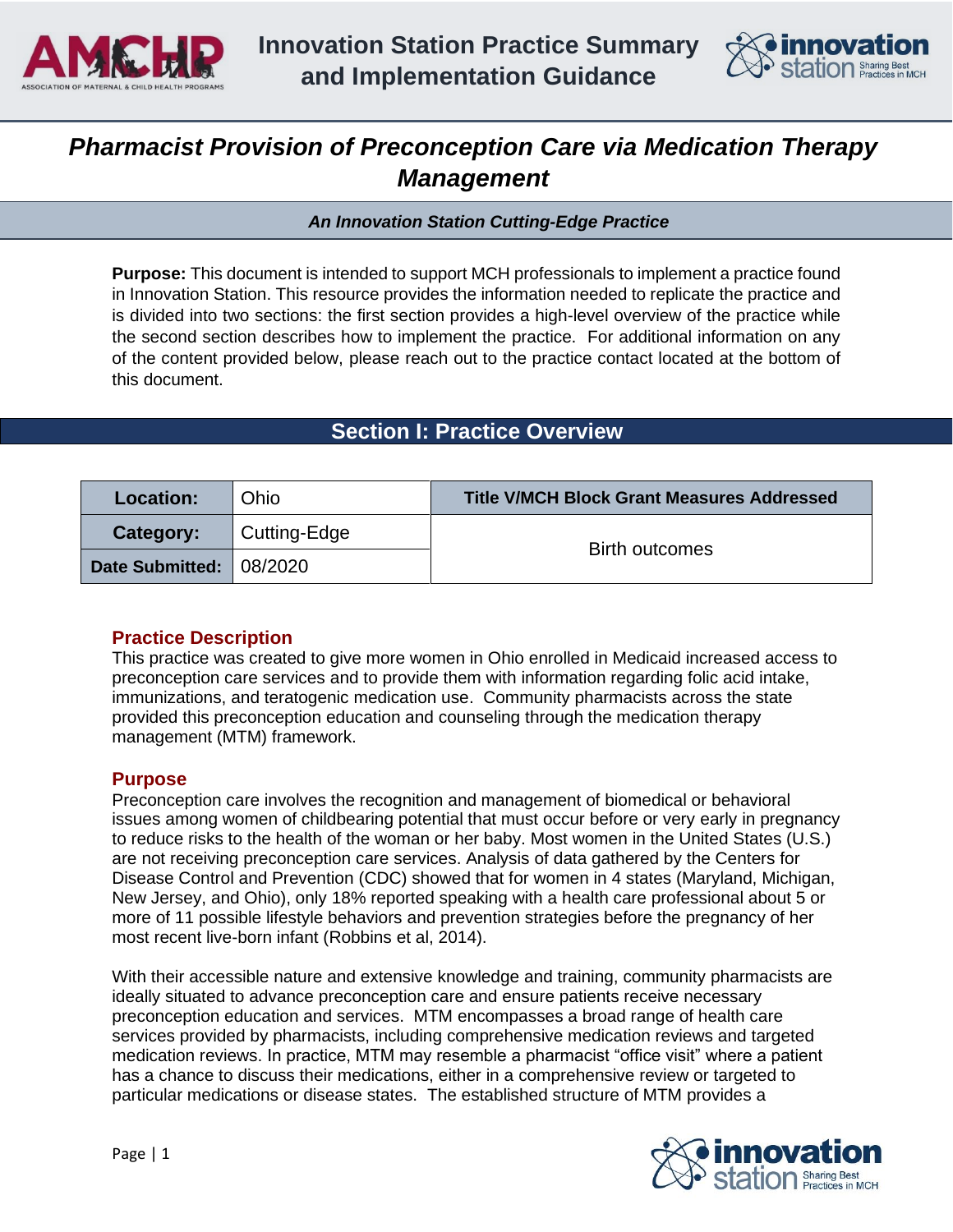framework for community pharmacists to intervene with patients and be reimbursed for their services. Additionally, although one-third to one-half of Americans have no medical home, the average American lives within 5 miles of a community pharmacy (DeArment, 2012). Community pharmacists are well-qualified and well-positioned to provide preventive preconception care services that will improve patient-specific and population-based outcomes.

This intervention focused on 3 areas of CDC recommendations for preconception care (CDC, 2006). Through this program, pharmacists provided needed education focused on folic acid intake, vaccinations, and teratogenic medication use to women ages 15-45 years enrolled in a managed Medicaid plan in Ohio.

### **Core Components**

The goal of our program was to increase the number of women in Ohio who received necessary education and counseling on 3 key components of preconception care: folic acid intake, vaccinations, and teratogenic medication use. We did this by partnering with a managed Medicaid plan in Ohio that reimbursed pharmacists for MTM services. New MTM interventions were developed that focused on these 3 areas. The core components of this program included software-driven identification by the managed Medicaid plan of women eligible for education and notification to pharmacists as well as pharmacists' provision of the needed education and documentation of service(s) provided.

| <b>Core Component</b>             | <b>Activities</b>                                                  | <b>Operational Details</b>                                                                                                                                                                                                                                                                                                                                                                                                                                                                                                                                                                                                                                                                                                                                                                                                                      |  |
|-----------------------------------|--------------------------------------------------------------------|-------------------------------------------------------------------------------------------------------------------------------------------------------------------------------------------------------------------------------------------------------------------------------------------------------------------------------------------------------------------------------------------------------------------------------------------------------------------------------------------------------------------------------------------------------------------------------------------------------------------------------------------------------------------------------------------------------------------------------------------------------------------------------------------------------------------------------------------------|--|
| <b>Identification of patients</b> | Identifying women<br>aged 15-45 years<br>eligible for intervention | Patients were identified by the managed care<br>plan for possible engagement with the<br>pharmacist if they were female, aged 15 to 45<br>years, and members of the managed<br>Medicaid plan. Other inclusion criteria were as<br>follows: (1) intervention for potentially<br>teratogenic medications: at least 1<br>prescription medication having a prior<br>designation of FDA category D or X in the<br>label; (2) intervention for folic acid use: no<br>claim for a folic acid-containing product<br>(prescription or over-the-counter) within the<br>past 12 months; and (3) intervention for<br>immunizations: no record of MMR or hepatitis<br>B vaccination in past 3 years. Through the<br>MTM software platform, the individual<br>pharmacy where that patient had prescriptions<br>filled was notified about the need for patient |  |
| <b>Patient education</b>          | Educating women<br>about the                                       | The pharmacist educated the patient about<br>folic acid intake, vaccinations, and/or                                                                                                                                                                                                                                                                                                                                                                                                                                                                                                                                                                                                                                                                                                                                                            |  |
|                                   | preconception topic                                                | teratogenic medication use as appropriate                                                                                                                                                                                                                                                                                                                                                                                                                                                                                                                                                                                                                                                                                                                                                                                                       |  |
| <b>Documentation</b>              | Documenting services<br>provided                                   | The pharmacist documented services<br>provided using the MTM software platform                                                                                                                                                                                                                                                                                                                                                                                                                                                                                                                                                                                                                                                                                                                                                                  |  |

### **Practice Activities**

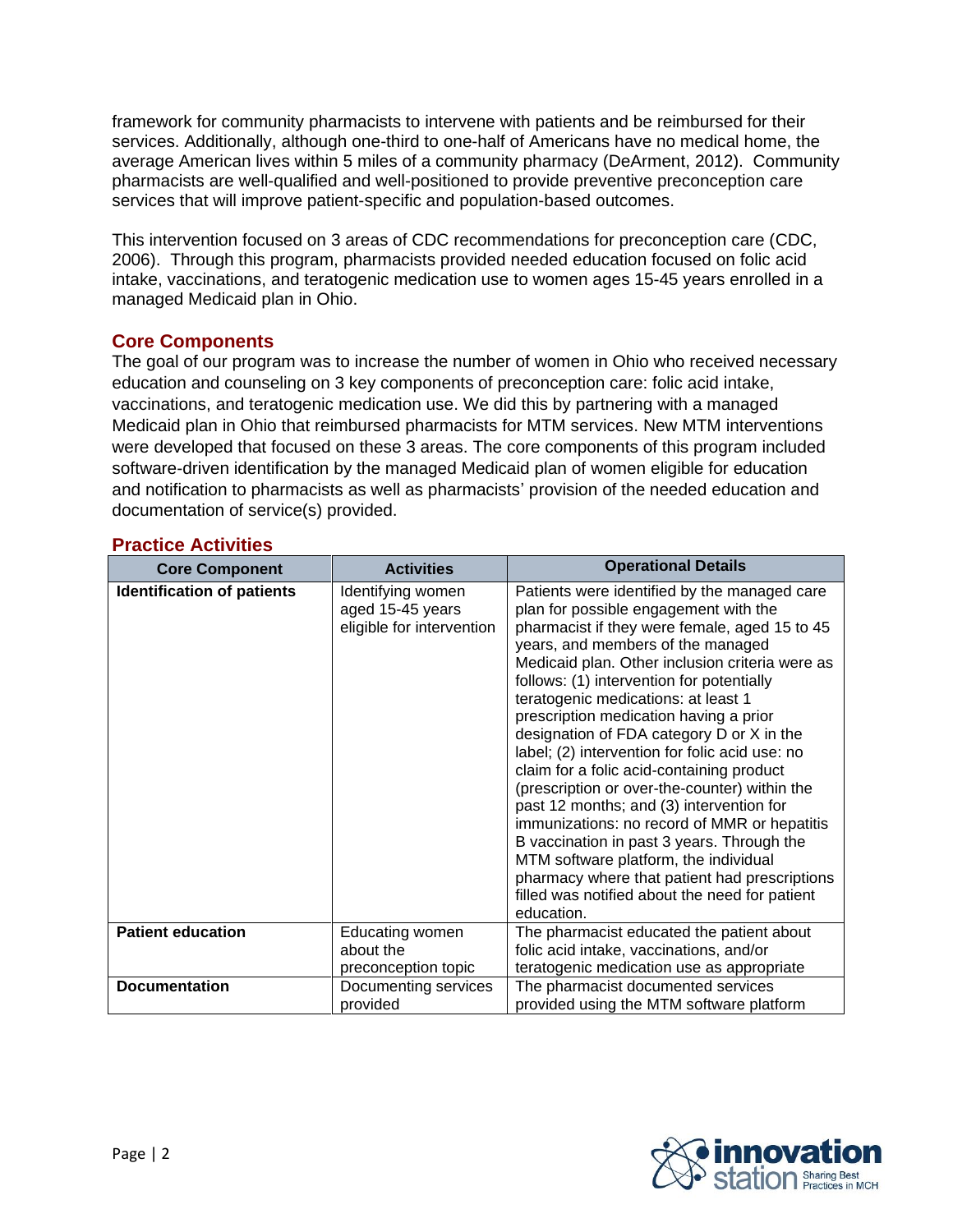#### **Internal Capacity**

Pharmacists were rapidly able to incorporate the new, preconception-care focused interventions into their workflow and patient care activities. In a 62-week period, over 2000 community pharmacists across the state of Ohio provided over 21,000 educational interventions.

#### **Collaboration/Partners**

Recognition by a managed care plan to reimburse pharmacists for these services is key to operationalize. In addition, attention on this issue and opportunities for pharmacist intervention were disseminated via the Ohio Pharmacists Association.

#### **Practice Cost**

Pharmacist provision of educational interventions to patients will likely require reimbursement for the time required. Costs associated with implementing educational interventions such as this may depend on the depth of education provided, time required for the intervention, and whether or not the intervention is a stand-alone service or is offered with other cognitive or dispensing services of the pharmacy, among other aspects. A detailed description of pharmacist reimbursement and billing for cognitive services is beyond the scope of this work, but in general, several different financial models may exist depending on how the service is operationalized.

These educational interventions could be operationalized in a series of ways, including but not limited to the following examples: 1) the pharmacist may provide stand-alone educational intervention to a patient at the point of dispensing, 2) the pharmacist may include preconception-focused education and counseling as a component of a comprehensive medication review that offers an existing reimbursement structure, 3) the pharmacist may facilitate and/or directly provide interventions that result in medication-related changes. Each of the examples provided may warrant reimbursement for the cognitive service provided by the pharmacist. Payers may have existing reimbursement structures in place with varying reimbursement figures depending on the service implementation, so overarching programmatic costs are difficult to generalize. However, MTM services have been historically described in the literature as resulting in \$1-3/min of billing (Schommer et al, 2008).

#### **Practice Timeline**

| <b>Practice Timeline</b> |                                                                       |                           |                                                                                        |                                                                           |  |  |
|--------------------------|-----------------------------------------------------------------------|---------------------------|----------------------------------------------------------------------------------------|---------------------------------------------------------------------------|--|--|
| <b>Phase</b>             | <b>Description of</b><br><b>Activity</b>                              | Date/<br><b>Timeframe</b> | # of hours needed to<br>complete/oversee<br>activity                                   | <b>Person(s) Responsible</b>                                              |  |  |
| Planning/<br>Pre-        | Outreach to managed<br>care plan                                      | 1 month                   | Varies based on<br>whether plan currently<br>reimburses<br>pharmacists for<br>services | Researchers/practitioners                                                 |  |  |
| implementation           | Creation of new<br>preconception-care<br>focused MTM<br>interventions | 4 months                  | Varies based on<br>complexity of planned<br>intervention                               | Managed care plan;<br>researchers/practitioners;<br>MTM software platform |  |  |

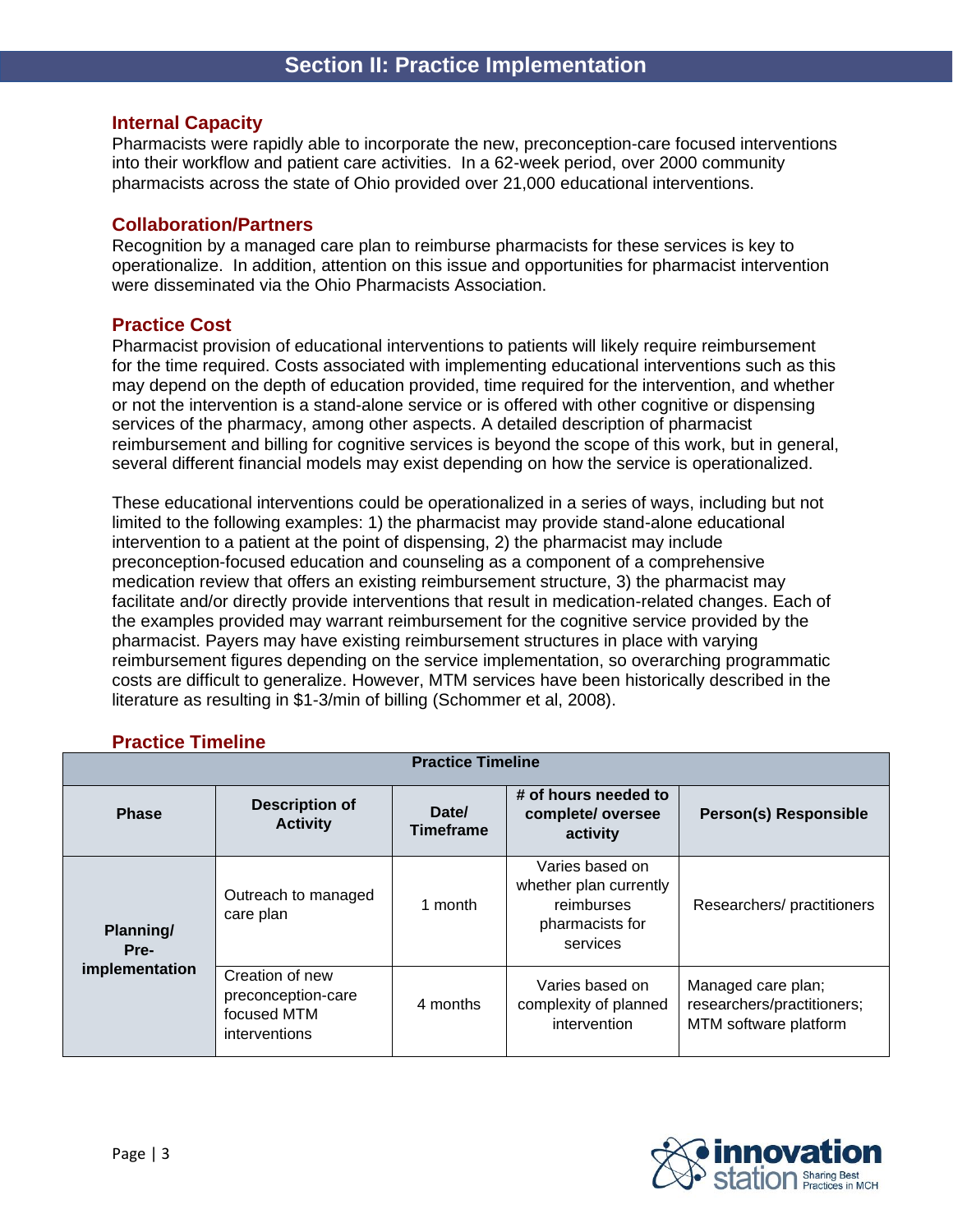| Implementation        | Pharmacists notified<br>new interventions will<br>be available in MTM<br>system via email<br>newsletter | 1 week       | 2 hours            | MTM software platform;<br>state pharmacy association |
|-----------------------|---------------------------------------------------------------------------------------------------------|--------------|--------------------|------------------------------------------------------|
| <b>Sustainability</b> | Pharmacist education<br>of patients and<br>documentation of<br>services provided                        | Indefinitely | Varies per patient | Pharmacists/practitioners                            |

# **Resources Provided**

- More details on the project can be found in the following publications:
	- o DiPietro Mager NA, Bright DR, Markus D, Weis L, Hartzell DM, Gartner J. Use of targeted medication reviews to deliver preconception care: A demonstration project. Journal of the American Pharmacists Association. 2017;57(1):90-94.
	- o Bright DR, DiPietro Mager NA. Preconception care and contraception services: Opportunities for community pharmacists. Journal of the American College of Clinical Pharmacy. 2019;2:414–422.

#### **Lessons Learned**

This project demonstrated the feasibility of community pharmacist provision of preconception services via MTM and suggests that this project may be replicated in other states and with other third-party payers. As many pharmacists who participated in the demonstration project were familiar with the MTM software platform and associated processes with providing MTM interventions to patients in this managed Medicaid plan, uptake and integration of a program may require different training or support efforts if implemented with practitioners for which this represents a new process.

These results provide justification for additional payers to reimburse for similar preconception care services. This successful model can also be expanded to include other aspects of preconception care as well as the provision of additional preventive care services by community pharmacists. As community pharmacists are often over-looked as potential partners for many initiatives, this practice raises awareness about opportunities to capitalize on the pharmacy workforce to reach the public.

#### **Next Steps**

Community pharmacies offer a highly logical and efficient location for direct patient care and patient education, and preconception care-focused education via community pharmacists is a viable opportunity for addressing preconception care gaps. Further work could be done to track clinical outcomes to identify which types of interventions are most effective in addressing care gaps. As more states move to allow community pharmacist to directly provide contraception without a prescription, there are additional opportunities for pharmacists to integrate preconception care services. When community pharmacists address a patient's contraceptive